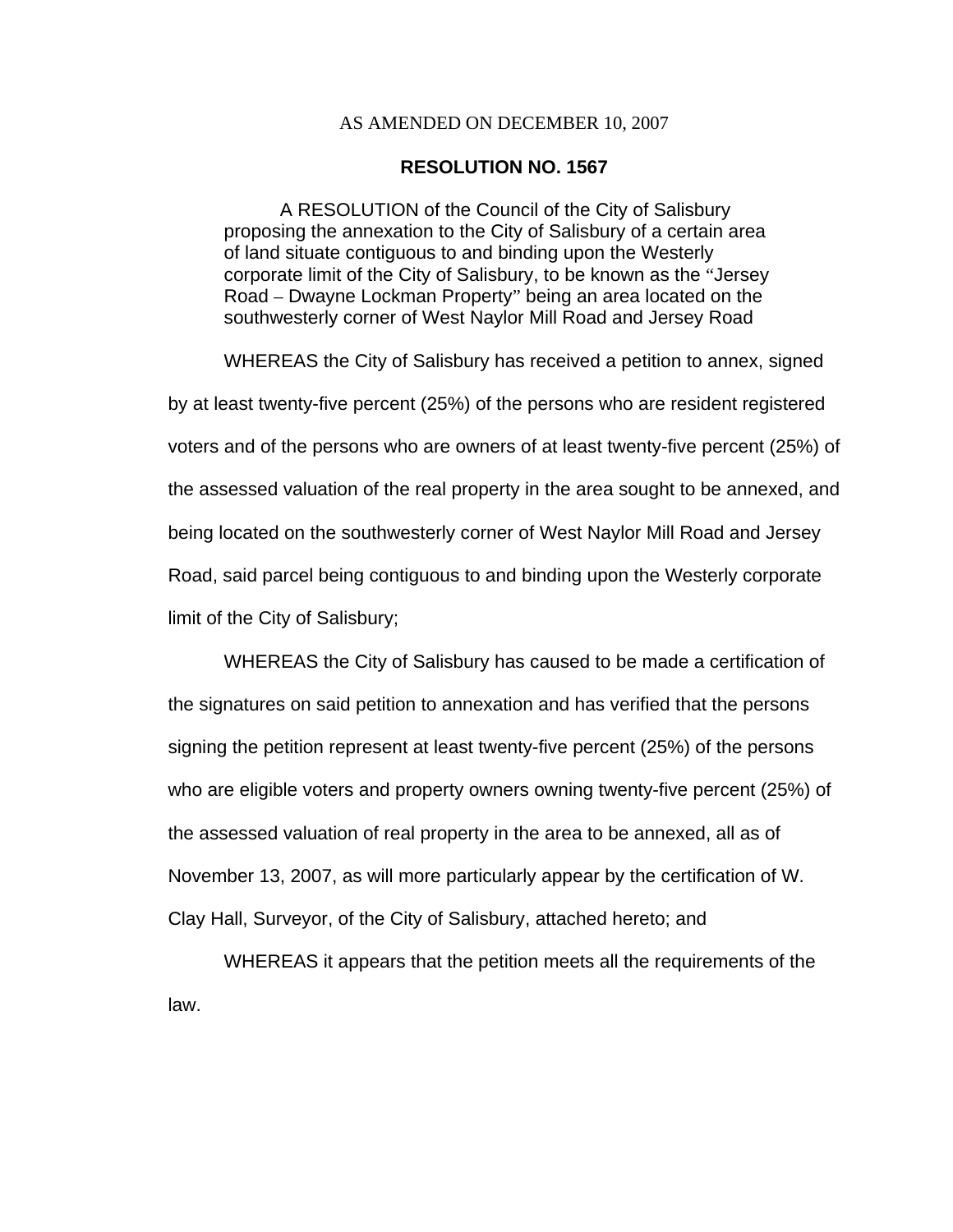SECTION 1. NOW, THEREFORE, BE IT RESOLVED BY THE COUNCIL OF THE CITY OF SALISBURY THAT it is hereby proposed and recommended that the boundaries of the City of Salisbury be changed so as to annex to and include within said City all that parcel of land together with the persons residing therein and their property, contiguous to and binding upon the southwesterly corner of West Naylor Mill Road and Jersey Road, and being more particularly described on Exhibit "A" attached hereto and made a part hereof.

SECTION 2. AND BE IT FURTHER RESOLVED BY THE CITY OF SALISBURY, THAT the Report of Annexation Plan, marked as Exhibit "B", attached hereto and made a part hereof, is hereby adopted.

SECTION 3. AND BE IT FURTHER RESOLVED BY THE CITY OF SALISBURY, THAT the annexation of the said area be made subject to the terms and conditions in the above described Annexation Agreement, marked as Exhibit "C", attached hereto and made a part hereof.

SECTION 4. AND BE IT FURTHER RESOLVED BY THE COUNCIL OF THE CITY OF SALISBURY, THAT the Council hold a public hearing on the annexation hereby proposed on November 13, 2007 at 6:00 o'clock p.m. in the Council Chambers at the City-County Office Building and the City Administrator shall cause a public notice of time and place of said hearing to be published not fewer than four (4) times at not less than weekly intervals, in a newspaper of general circulation in the City of Salisbury, of the area to be annexed, accurately describing the proposed annexation and the conditions and circumstances